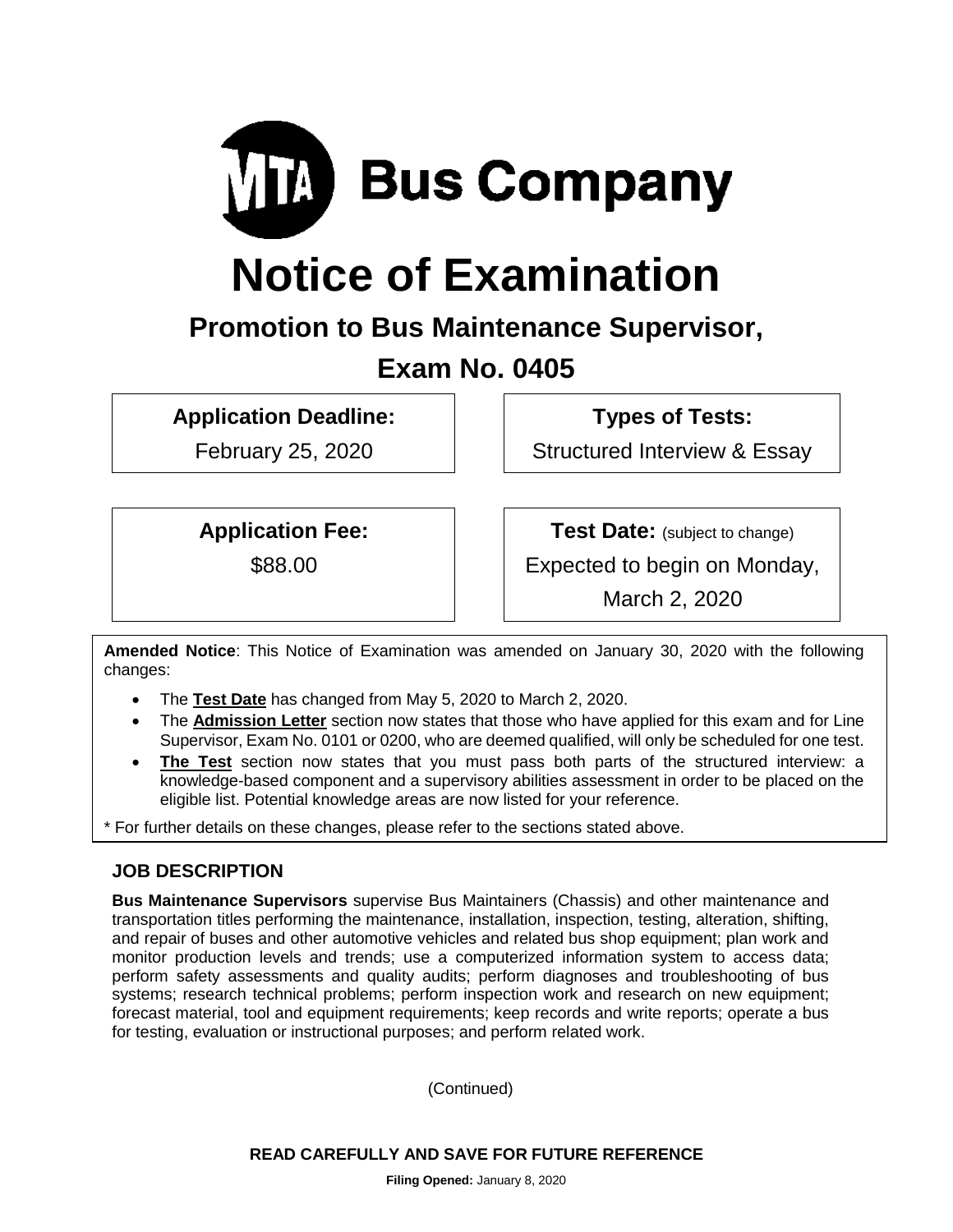#### **JOB DESCRIPTION** (Continued)

Some of the physical activities performed by Bus Maintenance Supervisors and environmental conditions they experience are: working outdoors in all kinds of weather; walking in and around bus garages; climbing and walking on fuel, oil and gasoline trucks; making visual inspections of equipment; distinguishing colors; reading gauges and prints; and hearing warnings (bells, whistle and vocal).

**Special Working Conditions**: Bus Maintenance Supervisors may be required to work various shifts, including nights, Saturdays, Sundays and holidays.

(This brief description does not include all of the duties of this position.)

#### **SALARY**

The current minimum salary for Bus Maintenance Supervisor is \$36.76 per hour for a 40-hour work week increasing to \$41.78 in the sixth year of service. These rates are subject to change.

#### **ELIGIBILITY TO TAKE EXAMINATION**

This examination is open to each employee of the MTA Bus Company who **on the first date of the structured interviews** is employed in the eligible title of Bus Maintainer (Chassis) and is not otherwise ineligible.

You are responsible for determining whether you meet the eligibility requirements for this examination prior to submitting the *Application*. If you do not know if you are eligible, check with **your department's Human Resources representative**. You may be given the tests before we verify your eligibility. If you are marked "Not Eligible," your application fee will **not** be refunded and you will **not** receive a score.

This examination is **not** open to employees of New York City Transit or MaBSTOA, or to employees of MTA agencies other than the MTA Bus Company.

#### **REQUIREMENTS TO BE PROMOTED**

**Probation Completed:** At the time of promotion, you must have completed your probationary period in the eligible title as indicated in the above "Eligibility to Take Examination" section.

**Driver License Requirement**: If you are considered for promotion to the title of Bus Maintenance Supervisor, you must meet the requirements in "1" or "2" below at the time of consideration for promotion:

- 1. A Class B Commercial Driver License (CDL) valid in the State of New York with a passenger endorsement and no disqualifying restrictions that would preclude the performance of the duties of this title; or
- 2. A Motor Vehicle Driver License valid in the State of New York and a Learner Permit for a Class B CDL valid in the State of New York with a passenger endorsement and no disqualifying restrictions.

If you qualify under "2" above, your promotion will be subject to the receipt of a Class B CDL valid in the State of New York with a passenger endorsement and no disqualifying restrictions at the end of a special training course in bus operation. If you fail to successfully complete the special training course in bus operation, including the receipt of a Class B CDL valid in the State of New York with a passenger endorsement and no disqualifying restrictions, your employment will be terminated or you will be returned to your previously held title. If you have serious moving violations, a license suspension or an accident record, you may be disqualified.

(Continued)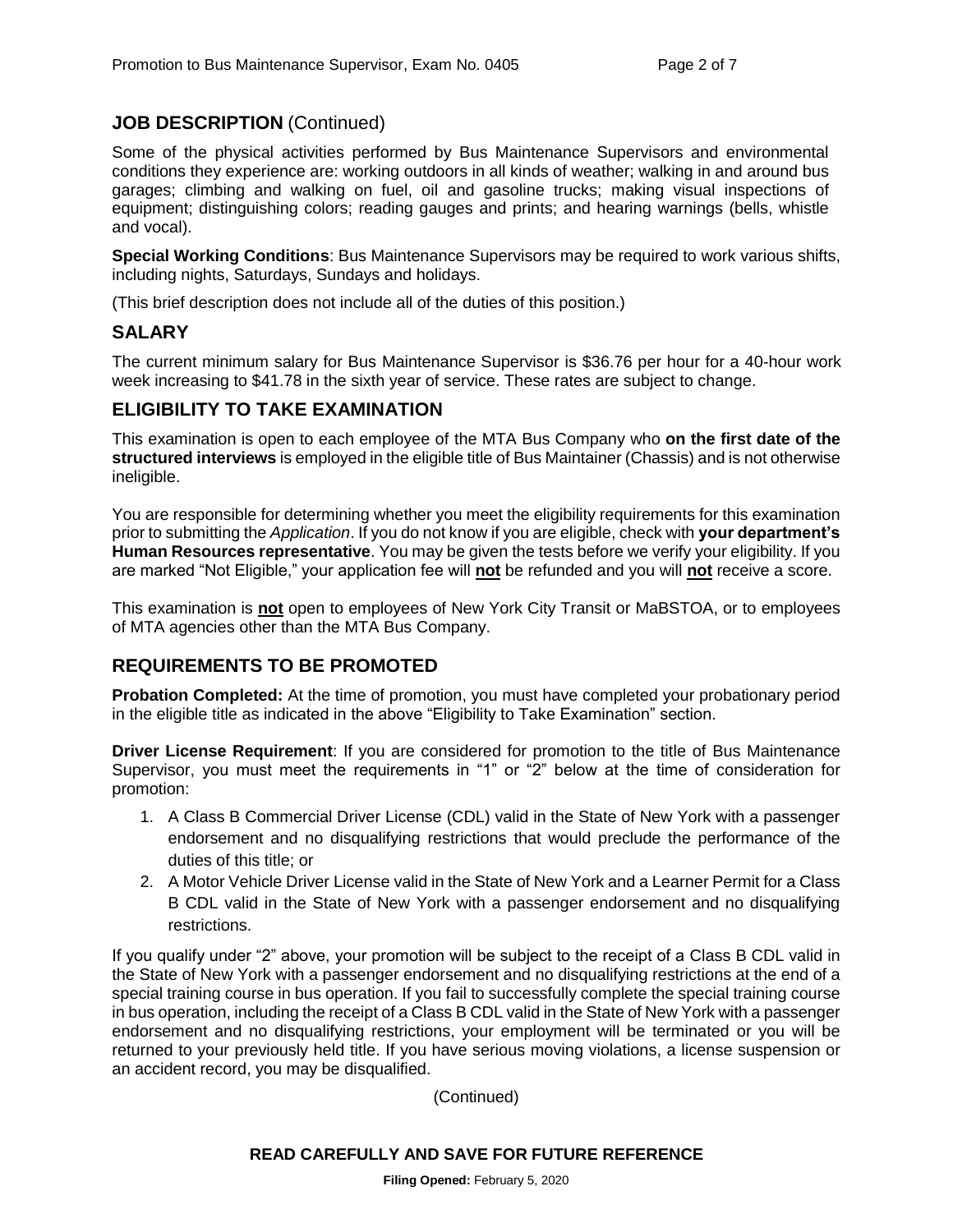### **REQUIREMENTS TO BE PROMOTED** (Continued)

The Class B Commercial Driver License (CDL) with a passenger endorsement and no disqualifying restrictions must be maintained for the duration of your employment in the title. Such license and/or Learner Permit must not include any restrictions which would preclude the performance of Bus Maintenance Supervisor work.

**Commercial Motor Vehicle Driving Experience in the Military or New York National Guard**: If you are an active member or former member (discharged in the past year) of the military or New York National Guard and have experience driving a Commercial Motor Vehicle in the military or New York National Guard, you may be eligible for a waiver of the New York State commercial driving skills test through the New York State Department of Motor Vehicles. If you believe that you may be eligible for this waiver, you must apply for the waiver through the New York State Department of Motor Vehicles.

**Drug Screening Requirement:** You must pass a drug screening in order to be promoted, and if promoted, you will be subject to random drug and alcohol tests for the duration of your employment. Additionally, if you have tested positive on a drug or alcohol test or had a refusal to test during preemployment or while employed by a Federal DOT-regulated employer during the applicable period, you must have completed the Substance Abuse Professional (SAP) evaluation, referral and education/treatment process required by federal law in order to be promoted to this safety-sensitive position.

**English Requirement:** You must be able to understand and be understood in English to perform the duties and responsibilities of the position.

#### **HOW TO SUBMIT AN APPLICATION AND PAY THE APPLICATION FEE**

If you believe you meet the requirements in the "Eligibility to Take Examination" section, submit an *Application* online by the last day of the application period unless you are requesting a fee waiver. Applicants who wish to request a fee waiver should refer to the "How to Submit an Application When Requesting a Fee Waiver" section below. MTA New York City Transit will **not** accept *Applications* in person.

#### **Online Applications:**

- 1. If you are an active MTA employee, apply using the "BSC" employee portal at [www.mymta.info](http://www.mymta.info/) by the last day of the application period (non-active MTA employees must email us by the last day of the application at [examsunit@nyct.com](mailto:examsunit@nyct.com) for application instructions). Note: The application system may not function properly with mobile devices or tablets. For best results when applying, please use Internet Explorer, open a new window, and avoid having multiple tabs open in the same window.
- 2. Once you have logged in, click on the My Job Search ribbon and then click on Exams (non-Railroad).
- 3. Follow the steps to submit an application.
- 4. Active MTA employees must pay the application fee via payroll deduction.
- 5. A confirmation number will appear on the same page after submitting your application and authorizing a payroll deduction (Save this number for future reference).

IMPORTANT: Your application submission confirms that you have read this Notice of Examination, including any dates and the requirements. Computers with internet access are available on a limited basis at branches of the New York Public Library, the Brooklyn Public Library and the Queens Library to patrons with a valid library card.

(Continued)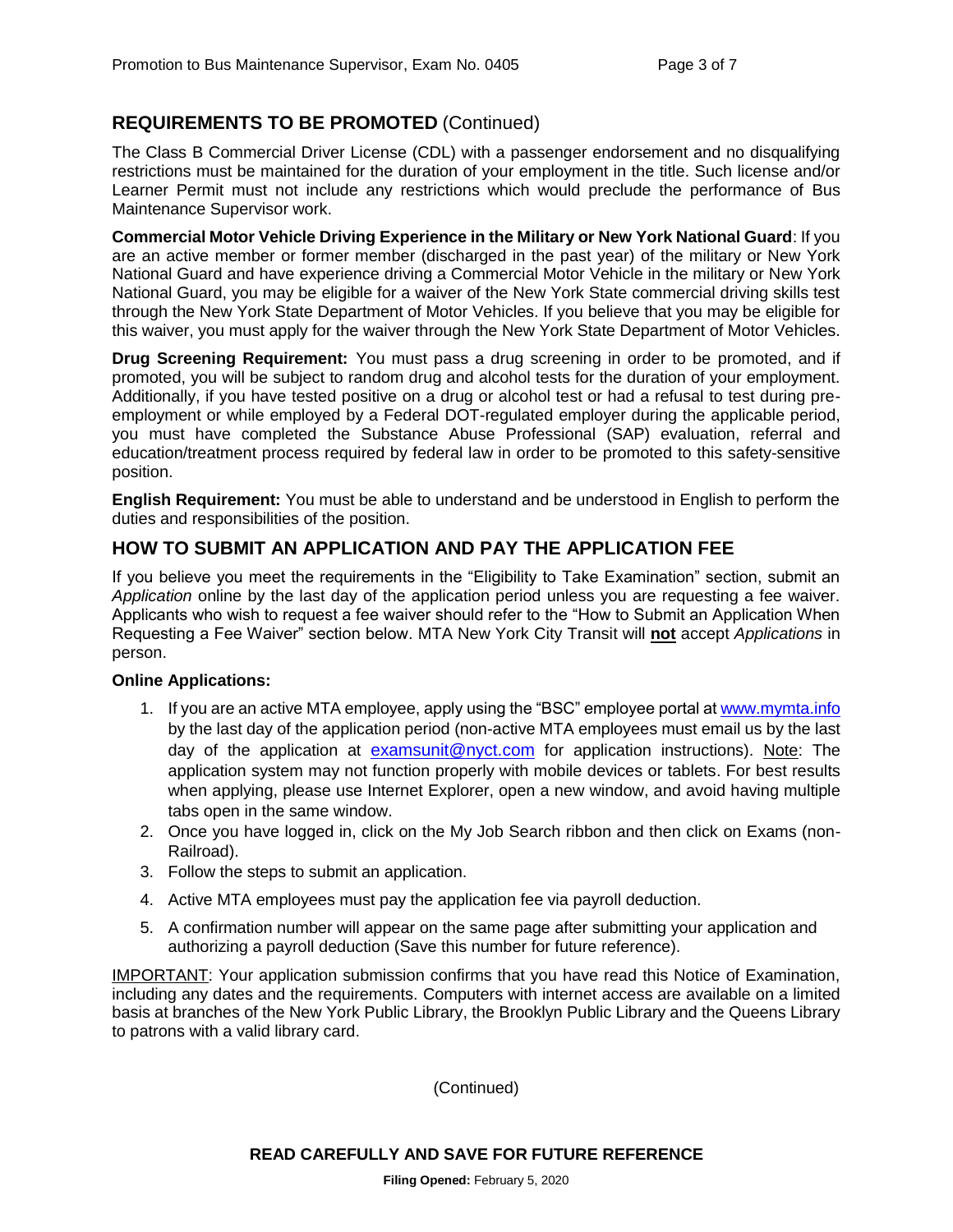#### **HOW TO SUBMIT AN APPLICATION AND PAY THE APPLICATION FEE** (Continued)

**Application Fee:** This fee is generally not refundable. Under special circumstances, you may be entitled to a refund. You should refer to the Department of Citywide Administrative Services ("DCAS") General Exam Regulations to determine if you are entitled to a refund prior to requesting a refund. You can refer to the bottom of the last page of the Notice of Examination for instructions on how to obtain a copy of the DCAS General Exam Regulations.

#### **HOW TO SUBMIT AN APPLICATION WHEN REQUESTING A FEE WAIVER**

Applicants who wish to request a fee waiver must obtain an *Application* in person at the MTA Exam Information Center as indicated below and must submit the *Application* by mail to the address in the "Correspondence" section below **by the last day of the application period**.

MTA New York City Transit will not accept *Applications* in person. Additional information on requesting an application fee waiver is available with the *Application*.

**MTA Exam Information Center**: Open Monday through Friday, from 9 AM to 3 PM, in the lobby at 180 Livingston Street, Brooklyn, New York. Directions: take the A, C, F, or R trains to the Jay Street-Metro Tech Station, or the 2, 3, or G train to the Hoyt Street Station. The MTA Exam Information Center will be closed on Monday, January 20, 2020 for Martin Luther King Day.

#### **ADMISSION LETTER**

An *Admission Letter* will be mailed to you about 10 days before the first date of testing. If you do not receive an *Admission Letter* at least 4 days before this date, you may obtain a duplicate letter at the MTA Exam Information Center (as indicated above). A paper copy of the *Admission Letter* is your ticket for admission to the test.

Candidates who have also applied for MaBSTOA Line Supervisor, Exam No. 0101 or 0200, and are deemed qualified will be scheduled for one test (see The Test section below) for both the Line Supervisor title and the Bus Maintenance Supervisor title. Candidates who receive a passing score on all components of the test will be placed on eligible lists for both the Line Supervisor and Bus Maintenance Supervisor titles.

Employees **must** keep their official mailing address **up to date.** Only the address on file with the MTA Business Service Center will be used to mail correspondence, including the *Admission Letter.*

#### **THE TEST**

You will be given a qualifying essay test and competitive structured interview. The qualifying essay test and competitive structured interview will be given in a single session on the same day. The competitive structured interview is comprised of two parts: a knowledge-based component and a supervisory abilities assessment. A score of 70% is required to pass both parts and the qualifying essay test.

The qualifying essay test will require candidates to write one or more reports based on information provided on the day of the test. Candidates will be evaluated on their ability to write concisely, comprehensively and clearly using good grammatical form. Only those candidates who achieve a passing score on the structured interview test may have their qualifying essay test rated.

The knowledge-based component of the structured interview may include questions on the installation, troubleshooting, inspection, repair, and maintenance of automotive/bus equipment, including tools and equipment used in automotive/bus maintenance; the ability to follow rules and regulations, and policies and procedures; labor-management practices; safe and efficient work practices and procedures; reading and interpreting technical drawings, wiring diagrams and schematics; and other related areas.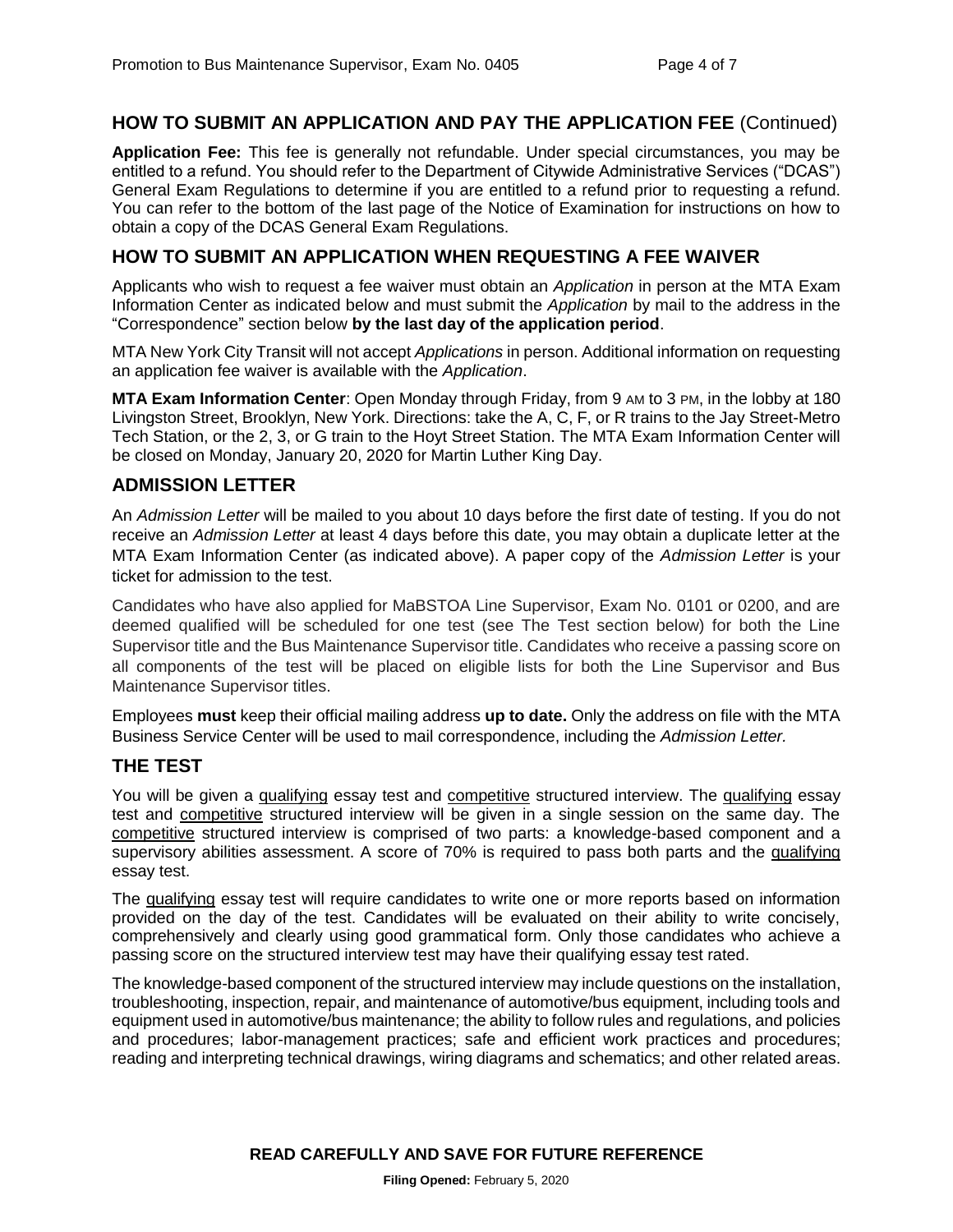The supervisory abilities assessment of the structured interview may include questions on the following abilities:

- **Oral Comprehension** -- Ability to understand spoken English words and sentences
- **Oral Expression** -- Ability to use English words or sentences in speaking so others will understand
- **Planning and Organizing** Establishing a course of action for self and/or others to accomplish a specific goal; planning proper assignment of personnel and appropriate allocation of resources
- **Delegation** Utilizing subordinates effectively; allocating decision-making and other responsibilities to the appropriate subordinates
- **Management Control** Establishing procedures to monitor and/or regulate processes, tasks, or activities of subordinates and job activities and responsibilities; taking action to monitor the results of delegated assignments or projects
- **Development of Subordinates** -- Developing the skills and competencies of subordinates through training and developmental activities related to current and future jobs
- **Analysis** Identifying problems, securing relevant information, relating data from different sources and identifying possible causes of problems
- **Judgement**  Developing alternative courses of action and making decisions based on logical assumptions that reflect factual information
- **Technical Translation** Demonstrating knowledge of the meaning of technical/professional terminology used on the job.

Your scores on both parts of the competitive structured interview will be combined to determine 85% of your final score. Your seniority will determine the remaining 15%. You must pass the competitive structured interview and the qualifying essay test to have your seniority credited. Your seniority score will be 70 plus 3 points for each year of service in MTA Bus Company or one of the private bus companies consolidated under MTA Bus Company to a maximum of 100% for 10 years or more of eligible service. Partial seniority credit will be given for each day served as an MTA Bus Company employee. Time serviced prior to a break in service of more than one year will not be credited.

You will be scheduled to take the tests on a date indicated in the above "Test Date" box. You will be randomly assigned to a test date and location, and you cannot request that your scheduled test date or location be changed, unless you meet the conditions in the "Special Arrangements" section below.

## **TEST ADMINISTRATION GUIDELINES**

**Warning:** You are not permitted to enter the test site with cellular phones, smart watches, beepers, pagers, cameras, portable media players, or other electronic devices. Calculators are **not** permitted. Electronic devices with an alphabetic keyboard or with word processing or data recording capabilities such as planners, organizers, etc. are prohibited. If you use any of these devices in the building at any time before, during or after the test, you may **not** receive your test results, your test score may be nullified, and your application fee will **not** be refunded.

You may not have any other person, including children, present with you while you are being processed for or taking the test and no one may wait for you inside of the test site while you are taking the test.

Leaving: You must leave the test site once you finish the test. If you leave the test site after being fingerprinted but before finishing the test, you will not be permitted to re-enter. If you disregard this instruction and re-enter the test site, you may not receive your test results, your test score may be nullified, and your application fee will not be refunded. (Continued)

**Proof of Identity:** You must present your MTA employee ID when you arrive to take the test.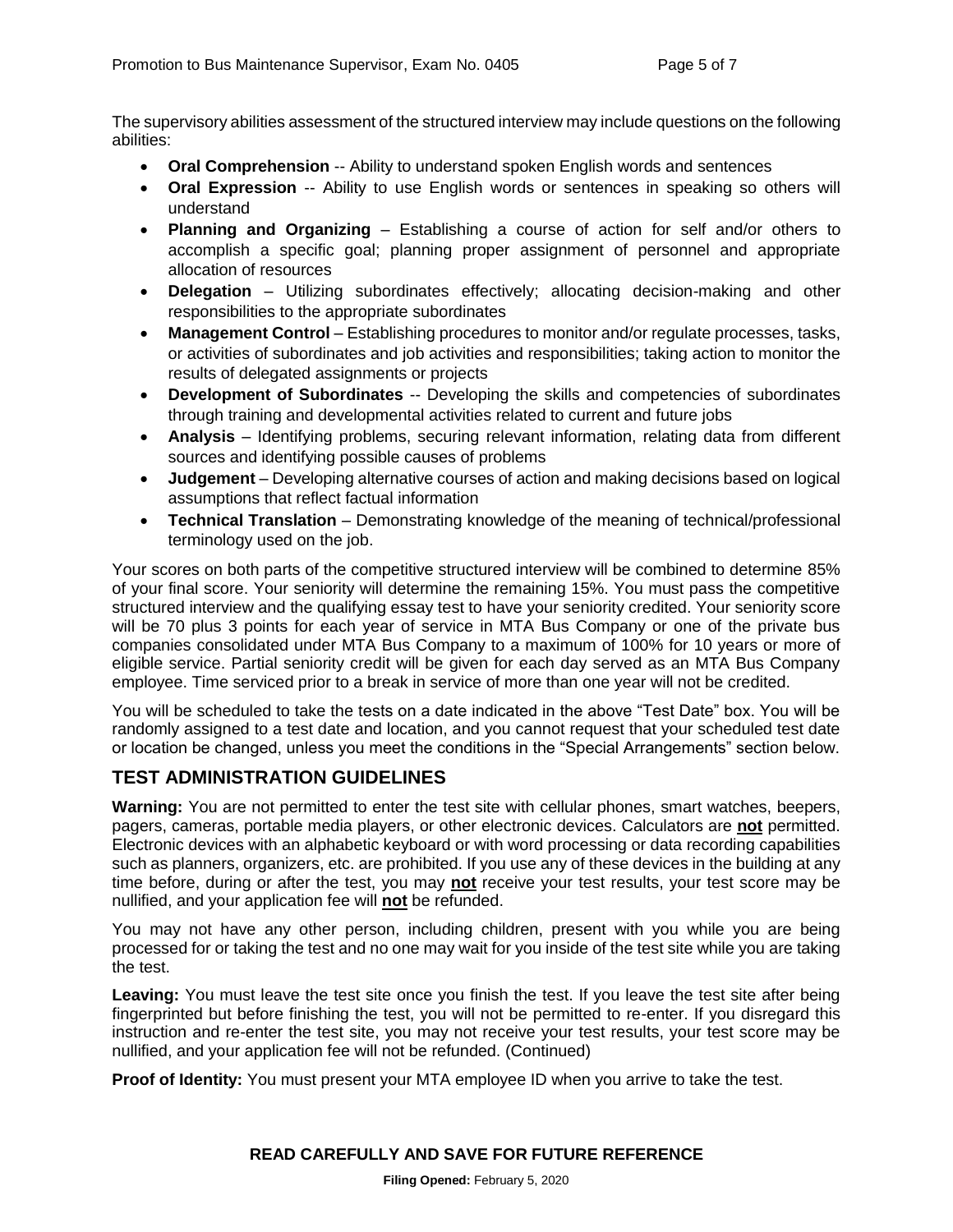#### **THE TEST RESULTS**

If you pass the qualifying essay test and competitive structured interview and are marked eligible, your name will be placed in final score order on an eligible list and you will be given a list number. You will be notified by mail of your test results. If you meet all requirements and conditions, you will be considered for promotion when your name is reached on the eligible list.

#### **SPECIAL ARRANGEMENTS**

**Late Filing:** Consult with **your department's Human Resources representative** to determine the procedure for filing a late *Application* if you meet one of the following conditions:

- 1. You are absent from work for at least one-half of the application period and are unable to apply for reasons such as vacation, sick leave or military duty; or
- 2. You become eligible after the above application period, but on or before the first date of the structured interviews

**Make-Up Test:** You may apply for a make-up test if you cannot take the test on the scheduled test date for any of the following reasons:

- 1. Compulsory attendance before a public body;
- 2. On-the-job injury or illness caused by municipal employment where you are an officer or employee of the City;
- 3. Absence from the test within one week after the death of a spouse, domestic partner, parent, sibling, child or child of a domestic partner where you are an officer or employee of the City;
- 4. Absence due to ordered military duty;
- 5. A clear error for which MTA New York City Transit is responsible; or
- 6. A temporary disability, pregnancy-related, or child-birth-related condition preventing you from taking the test.

To request a make-up test, mail your request with your documentation of special circumstances to the address found in the "Correspondence" section below within 60 days of your scheduled test date or make the request within 60 days of restoration to your position after performing ordered military duty.

**Special Test Accommodations:** If you plan to request special testing accommodations due to disability or an alternate test date due to your religious belief, follow the instructions included with your *Application* and mail your request to the address found in the "Correspondence" section below no later than 30 days prior to the scheduled test date.

#### **CORRESPONDENCE**

**Change of Contact Information:** You must keep your employee contact information (telephone number, mailing address and email address) current with **both MTA New York City Transit and the MTA Business Service Center (BSC).**

**To update your contact information with the MTA New York City Transit, you must do one of the following:**

- 1. Visit us at the MTA Exam Information Center;
- 2. Send an e-mail to [examsunit@nyct.com,](mailto:examsunit@nyct.com) with the subject named 'Contact Info Update'; or
- 3. Mail us at the address below, with the words 'Contact Info Update' next to the exam title.

**To update your contact information with the MTA Business Service Center (BSC),** you must visit [www.mymta.info](http://www.mymta.info/) and select the "My Personal Information" tab.

(Continued)